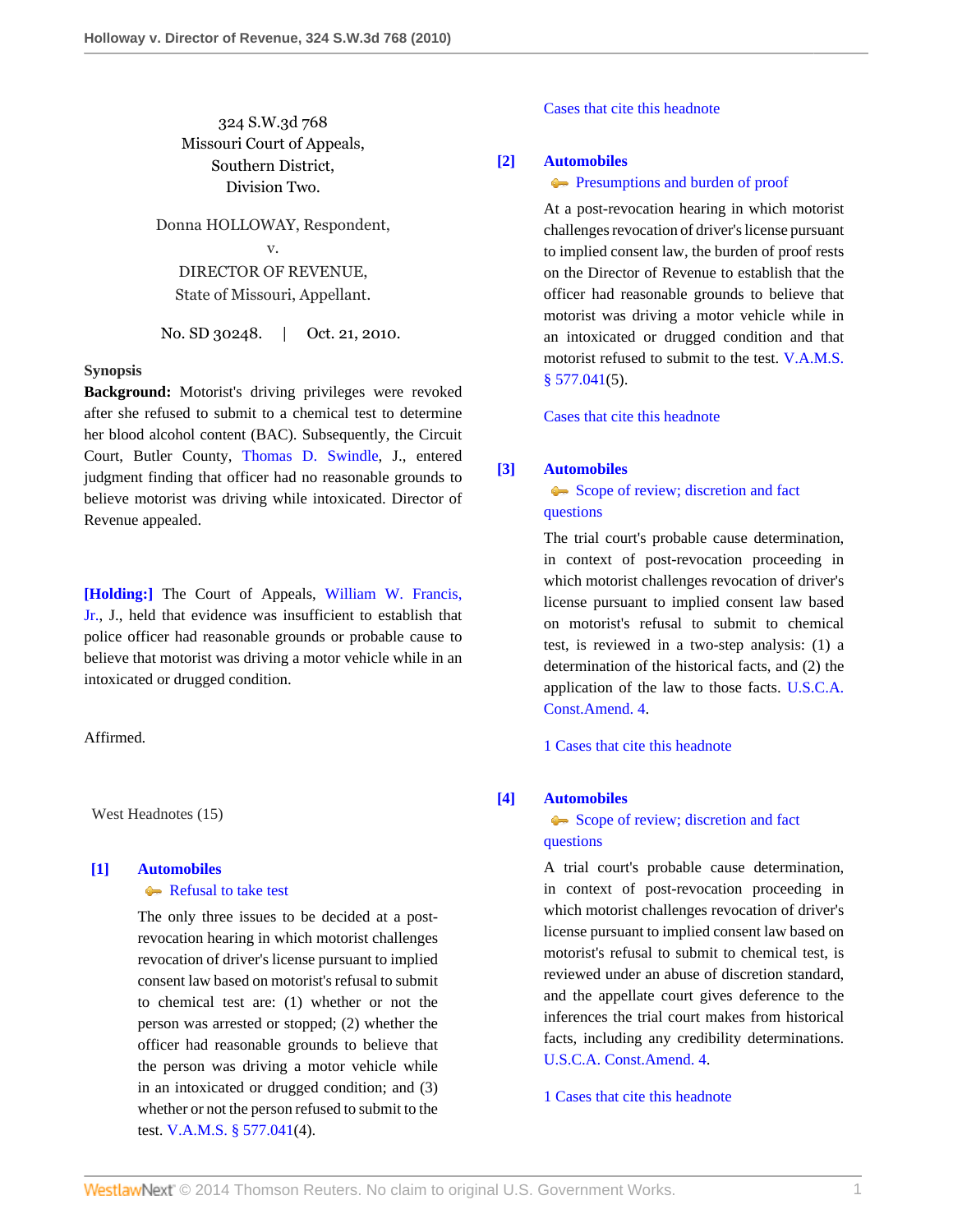### <span id="page-1-1"></span>**[\[5\]](#page-4-4) [Automobiles](http://www.westlaw.com/Browse/Home/KeyNumber/48A/View.html?docGuid=Ie18cca89e0e411df84cb933efb759da4&originationContext=document&vr=3.0&rs=cblt1.0&transitionType=DocumentItem&contextData=(sc.Search))**

# [Scope of review; discretion and fact](http://www.westlaw.com/Browse/Home/KeyNumber/48Ak144.2(3)/View.html?docGuid=Ie18cca89e0e411df84cb933efb759da4&originationContext=document&vr=3.0&rs=cblt1.0&transitionType=DocumentItem&contextData=(sc.Search)) [questions](http://www.westlaw.com/Browse/Home/KeyNumber/48Ak144.2(3)/View.html?docGuid=Ie18cca89e0e411df84cb933efb759da4&originationContext=document&vr=3.0&rs=cblt1.0&transitionType=DocumentItem&contextData=(sc.Search))

Under abuse of discretion standard in a driver's license revocation case, only if the trial court's judgment is clearly erroneous will an appellate court reverse; this standard of review gives appropriate deference to the trial court's ability to weigh the credibility of the witnesses, and acknowledges the inability of an appellate court to determine credibility from the lifeless pages of a record.

[Cases that cite this headnote](http://www.westlaw.com/Link/RelatedInformation/DocHeadnoteLink?docGuid=Ie18cca89e0e411df84cb933efb759da4&headnoteId=202346781100520110206132609&originationContext=document&vr=3.0&rs=cblt1.0&transitionType=CitingReferences&contextData=(sc.Search))

# <span id="page-1-2"></span>**[\[6\]](#page-4-5) [Automobiles](http://www.westlaw.com/Browse/Home/KeyNumber/48A/View.html?docGuid=Ie18cca89e0e411df84cb933efb759da4&originationContext=document&vr=3.0&rs=cblt1.0&transitionType=DocumentItem&contextData=(sc.Search))**

# [Scope of review; discretion and fact](http://www.westlaw.com/Browse/Home/KeyNumber/48Ak144.2(3)/View.html?docGuid=Ie18cca89e0e411df84cb933efb759da4&originationContext=document&vr=3.0&rs=cblt1.0&transitionType=DocumentItem&contextData=(sc.Search)) [questions](http://www.westlaw.com/Browse/Home/KeyNumber/48Ak144.2(3)/View.html?docGuid=Ie18cca89e0e411df84cb933efb759da4&originationContext=document&vr=3.0&rs=cblt1.0&transitionType=DocumentItem&contextData=(sc.Search))

Under abuse of discretion standard of review in a driver's license revocation case, if the trial court's ruling is plausible in light of the record viewed in its entirety, the appellate court may not reverse it even though convinced that had it been sitting as the trier of fact, it would have weighed the evidence differently.

[1 Cases that cite this headnote](http://www.westlaw.com/Link/RelatedInformation/DocHeadnoteLink?docGuid=Ie18cca89e0e411df84cb933efb759da4&headnoteId=202346781100620110206132609&originationContext=document&vr=3.0&rs=cblt1.0&transitionType=CitingReferences&contextData=(sc.Search))

### <span id="page-1-3"></span>**[\[7\]](#page-4-6) [Automobiles](http://www.westlaw.com/Browse/Home/KeyNumber/48A/View.html?docGuid=Ie18cca89e0e411df84cb933efb759da4&originationContext=document&vr=3.0&rs=cblt1.0&transitionType=DocumentItem&contextData=(sc.Search))**

### [Refusal to take test](http://www.westlaw.com/Browse/Home/KeyNumber/48Ak144.1(1.20)/View.html?docGuid=Ie18cca89e0e411df84cb933efb759da4&originationContext=document&vr=3.0&rs=cblt1.0&transitionType=DocumentItem&contextData=(sc.Search))

"Reasonable grounds" is virtually synonymous with "probable cause" for purposes of describing the level of suspicion necessary for an officer to detain a motorist based on driving a motor vehicle while in an intoxicated or drugged condition and to administer chemical test to determine the motorist's blood alcohol content (BAC). [U.S.C.A. Const.Amend. 4](http://www.westlaw.com/Link/Document/FullText?findType=L&pubNum=1000546&cite=USCOAMENDIV&originatingDoc=Ie18cca89e0e411df84cb933efb759da4&refType=LQ&originationContext=document&vr=3.0&rs=cblt1.0&transitionType=DocumentItem&contextData=(sc.Search)).

[Cases that cite this headnote](http://www.westlaw.com/Link/RelatedInformation/DocHeadnoteLink?docGuid=Ie18cca89e0e411df84cb933efb759da4&headnoteId=202346781100720110206132609&originationContext=document&vr=3.0&rs=cblt1.0&transitionType=CitingReferences&contextData=(sc.Search))

# <span id="page-1-4"></span>**[\[8\]](#page-4-7) [Automobiles](http://www.westlaw.com/Browse/Home/KeyNumber/48A/View.html?docGuid=Ie18cca89e0e411df84cb933efb759da4&originationContext=document&vr=3.0&rs=cblt1.0&transitionType=DocumentItem&contextData=(sc.Search))**

#### **[Trial de novo and determination](http://www.westlaw.com/Browse/Home/KeyNumber/48Ak144.2(4)/View.html?docGuid=Ie18cca89e0e411df84cb933efb759da4&originationContext=document&vr=3.0&rs=cblt1.0&transitionType=DocumentItem&contextData=(sc.Search))**

On review of a trial court's probable cause determination in context of post-revocation proceedings in which motorist challenges revocation of driver's license pursuant to implied consent law based on motorist's refusal to submit to chemical test, the appellate court must determine, under de novo review, if the historical facts satisfy the relevant statutory standard. [U.S.C.A. Const.Amend. 4.](http://www.westlaw.com/Link/Document/FullText?findType=L&pubNum=1000546&cite=USCOAMENDIV&originatingDoc=Ie18cca89e0e411df84cb933efb759da4&refType=LQ&originationContext=document&vr=3.0&rs=cblt1.0&transitionType=DocumentItem&contextData=(sc.Search))

[2 Cases that cite this headnote](http://www.westlaw.com/Link/RelatedInformation/DocHeadnoteLink?docGuid=Ie18cca89e0e411df84cb933efb759da4&headnoteId=202346781100820110206132609&originationContext=document&vr=3.0&rs=cblt1.0&transitionType=CitingReferences&contextData=(sc.Search))

# <span id="page-1-5"></span>**[\[9\]](#page-4-8) [Automobiles](http://www.westlaw.com/Browse/Home/KeyNumber/48A/View.html?docGuid=Ie18cca89e0e411df84cb933efb759da4&originationContext=document&vr=3.0&rs=cblt1.0&transitionType=DocumentItem&contextData=(sc.Search))**

[Scope of review; discretion and fact](http://www.westlaw.com/Browse/Home/KeyNumber/48Ak144.2(3)/View.html?docGuid=Ie18cca89e0e411df84cb933efb759da4&originationContext=document&vr=3.0&rs=cblt1.0&transitionType=DocumentItem&contextData=(sc.Search)) [questions](http://www.westlaw.com/Browse/Home/KeyNumber/48Ak144.2(3)/View.html?docGuid=Ie18cca89e0e411df84cb933efb759da4&originationContext=document&vr=3.0&rs=cblt1.0&transitionType=DocumentItem&contextData=(sc.Search))

#### **[Automobiles](http://www.westlaw.com/Browse/Home/KeyNumber/48A/View.html?docGuid=Ie18cca89e0e411df84cb933efb759da4&originationContext=document&vr=3.0&rs=cblt1.0&transitionType=DocumentItem&contextData=(sc.Search))**

# **[Trial de novo and determination](http://www.westlaw.com/Browse/Home/KeyNumber/48Ak144.2(4)/View.html?docGuid=Ie18cca89e0e411df84cb933efb759da4&originationContext=document&vr=3.0&rs=cblt1.0&transitionType=DocumentItem&contextData=(sc.Search))**

In reviewing a particular issue that is contested, the nature of the appellate court's review in a driver's license revocation case is directed by whether the matter contested is a question of fact or law; questions of law are reviewed de novo, while deference is given to the fact-finder when reviewing questions of fact.

[Cases that cite this headnote](http://www.westlaw.com/Link/RelatedInformation/DocHeadnoteLink?docGuid=Ie18cca89e0e411df84cb933efb759da4&headnoteId=202346781100920110206132609&originationContext=document&vr=3.0&rs=cblt1.0&transitionType=CitingReferences&contextData=(sc.Search))

# <span id="page-1-6"></span>**[\[10\]](#page-4-9) [Automobiles](http://www.westlaw.com/Browse/Home/KeyNumber/48A/View.html?docGuid=Ie18cca89e0e411df84cb933efb759da4&originationContext=document&vr=3.0&rs=cblt1.0&transitionType=DocumentItem&contextData=(sc.Search))**

[Scope of review; discretion and fact](http://www.westlaw.com/Browse/Home/KeyNumber/48Ak144.2(3)/View.html?docGuid=Ie18cca89e0e411df84cb933efb759da4&originationContext=document&vr=3.0&rs=cblt1.0&transitionType=DocumentItem&contextData=(sc.Search)) [questions](http://www.westlaw.com/Browse/Home/KeyNumber/48Ak144.2(3)/View.html?docGuid=Ie18cca89e0e411df84cb933efb759da4&originationContext=document&vr=3.0&rs=cblt1.0&transitionType=DocumentItem&contextData=(sc.Search))

When the facts relevant to an issue are contested in a driver's license revocation case, the reviewing court defers to the trial court's assessment of the evidence.

[Cases that cite this headnote](http://www.westlaw.com/Link/RelatedInformation/DocHeadnoteLink?docGuid=Ie18cca89e0e411df84cb933efb759da4&headnoteId=202346781101020110206132609&originationContext=document&vr=3.0&rs=cblt1.0&transitionType=CitingReferences&contextData=(sc.Search))

# <span id="page-1-0"></span>**[\[11\]](#page-5-0) [Automobiles](http://www.westlaw.com/Browse/Home/KeyNumber/48A/View.html?docGuid=Ie18cca89e0e411df84cb933efb759da4&originationContext=document&vr=3.0&rs=cblt1.0&transitionType=DocumentItem&contextData=(sc.Search))**

# [Refusal of test](http://www.westlaw.com/Browse/Home/KeyNumber/48Ak144.2(10.3)/View.html?docGuid=Ie18cca89e0e411df84cb933efb759da4&originationContext=document&vr=3.0&rs=cblt1.0&transitionType=DocumentItem&contextData=(sc.Search))

Evidence was insufficient to establish that police officer had reasonable grounds or probable cause to believe that motorist was driving a motor vehicle while in an intoxicated or drugged condition, thus precluding revocation of motorist's driving privileges under implied consent law based on motorist's refusal to submit to chemical test to determine her blood alcohol content (BAC); a questionably short amount of time passed between the initial contact and arrest, officer's horizontal gaze nystagmus (HGN) test did not comply with national standards, officer was unable to recall key facts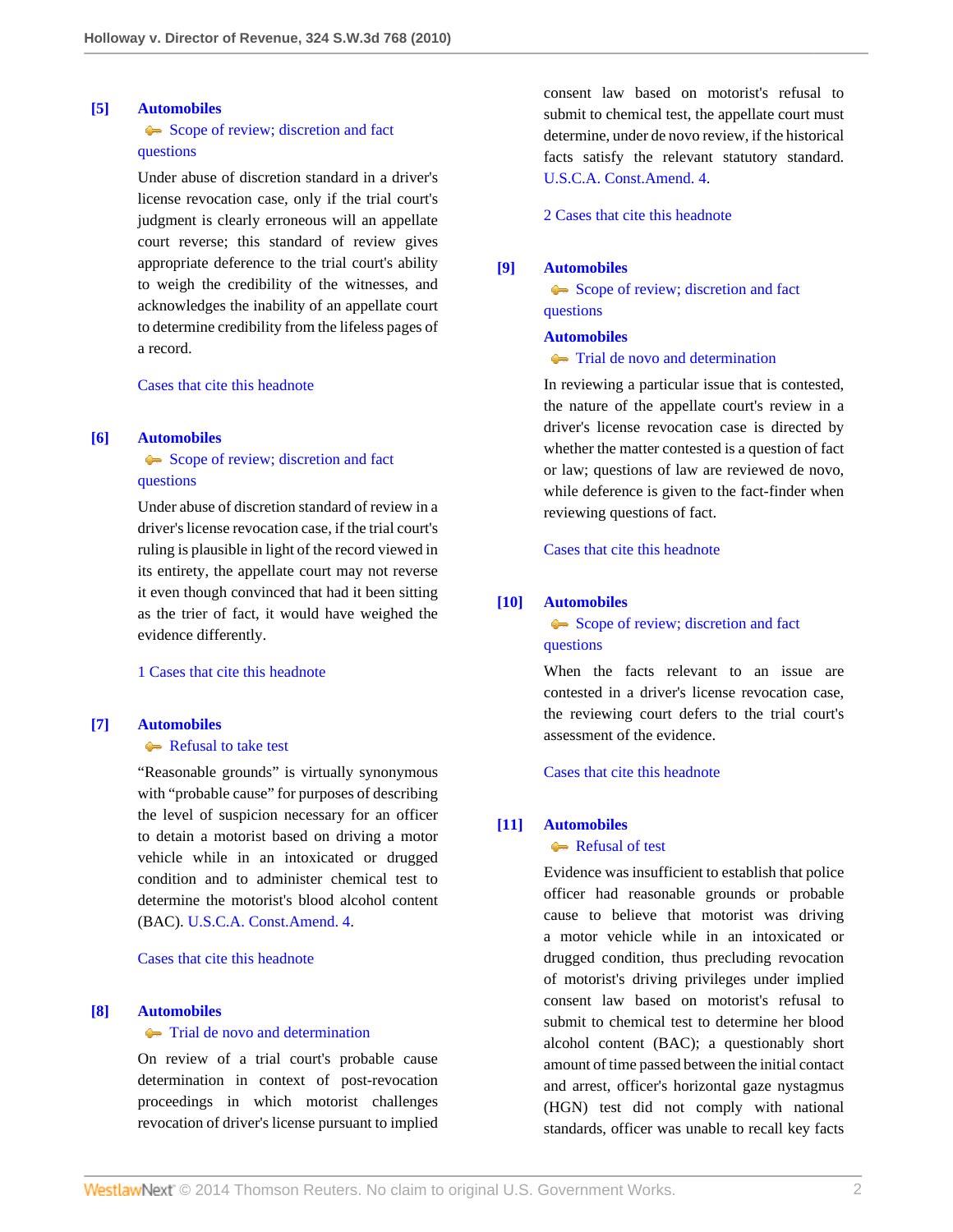prior to arrest, and officer's observations used to justify arrest were largely post-arrest. [U.S.C.A.](http://www.westlaw.com/Link/Document/FullText?findType=L&pubNum=1000546&cite=USCOAMENDIV&originatingDoc=Ie18cca89e0e411df84cb933efb759da4&refType=LQ&originationContext=document&vr=3.0&rs=cblt1.0&transitionType=DocumentItem&contextData=(sc.Search)) [Const.Amend. 4;](http://www.westlaw.com/Link/Document/FullText?findType=L&pubNum=1000546&cite=USCOAMENDIV&originatingDoc=Ie18cca89e0e411df84cb933efb759da4&refType=LQ&originationContext=document&vr=3.0&rs=cblt1.0&transitionType=DocumentItem&contextData=(sc.Search)) [V.A.M.S. § 577.041](http://www.westlaw.com/Link/Document/FullText?findType=L&pubNum=1000229&cite=MOST577.041&originatingDoc=Ie18cca89e0e411df84cb933efb759da4&refType=LQ&originationContext=document&vr=3.0&rs=cblt1.0&transitionType=DocumentItem&contextData=(sc.Search))(4, 5).

[Cases that cite this headnote](http://www.westlaw.com/Link/RelatedInformation/DocHeadnoteLink?docGuid=Ie18cca89e0e411df84cb933efb759da4&headnoteId=202346781101120110206132609&originationContext=document&vr=3.0&rs=cblt1.0&transitionType=CitingReferences&contextData=(sc.Search))

### <span id="page-2-0"></span>**[\[12\]](#page-5-1) [Automobiles](http://www.westlaw.com/Browse/Home/KeyNumber/48A/View.html?docGuid=Ie18cca89e0e411df84cb933efb759da4&originationContext=document&vr=3.0&rs=cblt1.0&transitionType=DocumentItem&contextData=(sc.Search))**

# **[Intoxication](http://www.westlaw.com/Browse/Home/KeyNumber/48Ak349(6)/View.html?docGuid=Ie18cca89e0e411df84cb933efb759da4&originationContext=document&vr=3.0&rs=cblt1.0&transitionType=DocumentItem&contextData=(sc.Search))**

Probable cause to believe that s motorist is driving a motor vehicle while in an intoxicated or drugged condition exists when a police officer observes illegal operation of a motor vehicle and observes indicia of intoxication upon coming into contact with the motorist. [U.S.C.A.](http://www.westlaw.com/Link/Document/FullText?findType=L&pubNum=1000546&cite=USCOAMENDIV&originatingDoc=Ie18cca89e0e411df84cb933efb759da4&refType=LQ&originationContext=document&vr=3.0&rs=cblt1.0&transitionType=DocumentItem&contextData=(sc.Search)) [Const.Amend. 4.](http://www.westlaw.com/Link/Document/FullText?findType=L&pubNum=1000546&cite=USCOAMENDIV&originatingDoc=Ie18cca89e0e411df84cb933efb759da4&refType=LQ&originationContext=document&vr=3.0&rs=cblt1.0&transitionType=DocumentItem&contextData=(sc.Search))

[Cases that cite this headnote](http://www.westlaw.com/Link/RelatedInformation/DocHeadnoteLink?docGuid=Ie18cca89e0e411df84cb933efb759da4&headnoteId=202346781101220110206132609&originationContext=document&vr=3.0&rs=cblt1.0&transitionType=CitingReferences&contextData=(sc.Search))

# <span id="page-2-1"></span>**[\[13\]](#page-5-2) [Automobiles](http://www.westlaw.com/Browse/Home/KeyNumber/48A/View.html?docGuid=Ie18cca89e0e411df84cb933efb759da4&originationContext=document&vr=3.0&rs=cblt1.0&transitionType=DocumentItem&contextData=(sc.Search))**

# **[Intoxication](http://www.westlaw.com/Browse/Home/KeyNumber/48Ak349(6)/View.html?docGuid=Ie18cca89e0e411df84cb933efb759da4&originationContext=document&vr=3.0&rs=cblt1.0&transitionType=DocumentItem&contextData=(sc.Search))**

The probable cause analysis, to determine whether an officer had reasonable grounds to believe that a motorist was driving a motor vehicle while in an intoxicated or drugged condition, is an objective standard and requires consideration of all the information in the officer's possession prior to arrest; the court must assess the facts by viewing the situation as it would have appeared to a prudent, cautious, and trained police officer. [U.S.C.A. Const.Amend. 4](http://www.westlaw.com/Link/Document/FullText?findType=L&pubNum=1000546&cite=USCOAMENDIV&originatingDoc=Ie18cca89e0e411df84cb933efb759da4&refType=LQ&originationContext=document&vr=3.0&rs=cblt1.0&transitionType=DocumentItem&contextData=(sc.Search)).

[Cases that cite this headnote](http://www.westlaw.com/Link/RelatedInformation/DocHeadnoteLink?docGuid=Ie18cca89e0e411df84cb933efb759da4&headnoteId=202346781101320110206132609&originationContext=document&vr=3.0&rs=cblt1.0&transitionType=CitingReferences&contextData=(sc.Search))

# <span id="page-2-2"></span>**[\[14\]](#page-5-3) [Automobiles](http://www.westlaw.com/Browse/Home/KeyNumber/48A/View.html?docGuid=Ie18cca89e0e411df84cb933efb759da4&originationContext=document&vr=3.0&rs=cblt1.0&transitionType=DocumentItem&contextData=(sc.Search))**

#### [Intoxication](http://www.westlaw.com/Browse/Home/KeyNumber/48Ak349(6)/View.html?docGuid=Ie18cca89e0e411df84cb933efb759da4&originationContext=document&vr=3.0&rs=cblt1.0&transitionType=DocumentItem&contextData=(sc.Search))

Standard field sobriety tests (SFST) are not mandatory prerequisite to arrest for driving while intoxicated, but merely aid the officer's probable cause determination. [U.S.C.A. Const.Amend. 4](http://www.westlaw.com/Link/Document/FullText?findType=L&pubNum=1000546&cite=USCOAMENDIV&originatingDoc=Ie18cca89e0e411df84cb933efb759da4&refType=LQ&originationContext=document&vr=3.0&rs=cblt1.0&transitionType=DocumentItem&contextData=(sc.Search)).

[Cases that cite this headnote](http://www.westlaw.com/Link/RelatedInformation/DocHeadnoteLink?docGuid=Ie18cca89e0e411df84cb933efb759da4&headnoteId=202346781101420110206132609&originationContext=document&vr=3.0&rs=cblt1.0&transitionType=CitingReferences&contextData=(sc.Search))

#### <span id="page-2-3"></span>**[\[15\]](#page-5-4) [Arrest](http://www.westlaw.com/Browse/Home/KeyNumber/35/View.html?docGuid=Ie18cca89e0e411df84cb933efb759da4&originationContext=document&vr=3.0&rs=cblt1.0&transitionType=DocumentItem&contextData=(sc.Search))**

# [What constitutes such cause in general](http://www.westlaw.com/Browse/Home/KeyNumber/35k63.4(2)/View.html?docGuid=Ie18cca89e0e411df84cb933efb759da4&originationContext=document&vr=3.0&rs=cblt1.0&transitionType=DocumentItem&contextData=(sc.Search))

Probable cause to arrest exists when the arresting officer's knowledge of the particular facts and circumstances is sufficient to warrant a prudent person's belief that a suspect has committed an offense; there is no precise test for determining whether probable cause exists, rather it is based on the particular facts and circumstances of the individual case. [U.S.C.A. Const.Amend. 4](http://www.westlaw.com/Link/Document/FullText?findType=L&pubNum=1000546&cite=USCOAMENDIV&originatingDoc=Ie18cca89e0e411df84cb933efb759da4&refType=LQ&originationContext=document&vr=3.0&rs=cblt1.0&transitionType=DocumentItem&contextData=(sc.Search)).

[2 Cases that cite this headnote](http://www.westlaw.com/Link/RelatedInformation/DocHeadnoteLink?docGuid=Ie18cca89e0e411df84cb933efb759da4&headnoteId=202346781101520110206132609&originationContext=document&vr=3.0&rs=cblt1.0&transitionType=CitingReferences&contextData=(sc.Search))

#### **Attorneys and Law Firms**

**\*770** [Chris Koster,](http://www.westlaw.com/Link/Document/FullText?findType=h&pubNum=176284&cite=0369913201&originatingDoc=Ie18cca89e0e411df84cb933efb759da4&refType=RQ&originationContext=document&vr=3.0&rs=cblt1.0&transitionType=DocumentItem&contextData=(sc.Search)) Attorney General and Jonathan H. Hale, Special Assistant Attorney General, Jefferson City, for Appellant.

John M. Albright, Poplar Bluff, for Respondent.

**Opinion**

#### [WILLIAM W. FRANCIS, JR.,](http://www.westlaw.com/Link/Document/FullText?findType=h&pubNum=176284&cite=0127991001&originatingDoc=Ie18cca89e0e411df84cb933efb759da4&refType=RQ&originationContext=document&vr=3.0&rs=cblt1.0&transitionType=DocumentItem&contextData=(sc.Search)) Judge.

On February 25, 2009, the Director of Revenue ("the Director") revoked the driving privileges of Donna Holloway ("Respondent") pursuant to section  $577.041<sup>1</sup>$  $577.041<sup>1</sup>$  $577.041<sup>1</sup>$  after she refused to submit to a chemical test to determine her blood alcohol content ("BAC"). On August 17, 2009, a postrevocation hearing was conducted and the trial court found in favor of Respondent and ordered the Director to remove the revocation from her driving record. This **\*771** appeal followed. We affirm the judgment of the trial court.

### <span id="page-2-4"></span>**Facts and Procedural History**

Corporal Barry Matthews ("Corporal Matthews"), of the Missouri State Highway Patrol, worked the overnight shift from the evening of February 9, 2009 until 3:00 a.m., on February 10, 2009. By 11:30 a.m., on February 10, he was back on duty for a court appearance that lasted approximately two hours. Later that same day he began an evening shift. At 10:30 p.m., near the end of his shift, he was en route to his residence when he observed a vehicle in the median of Highway U.S. 67 and stopped to investigate. It was raining at the time.

When Corporal Matthews approached the passenger side of the vehicle he found Respondent sitting in the driver's seat with the engine running. He told her to roll down the window. Respondent appeared confused and lowered both back windows before she finally found the button to lower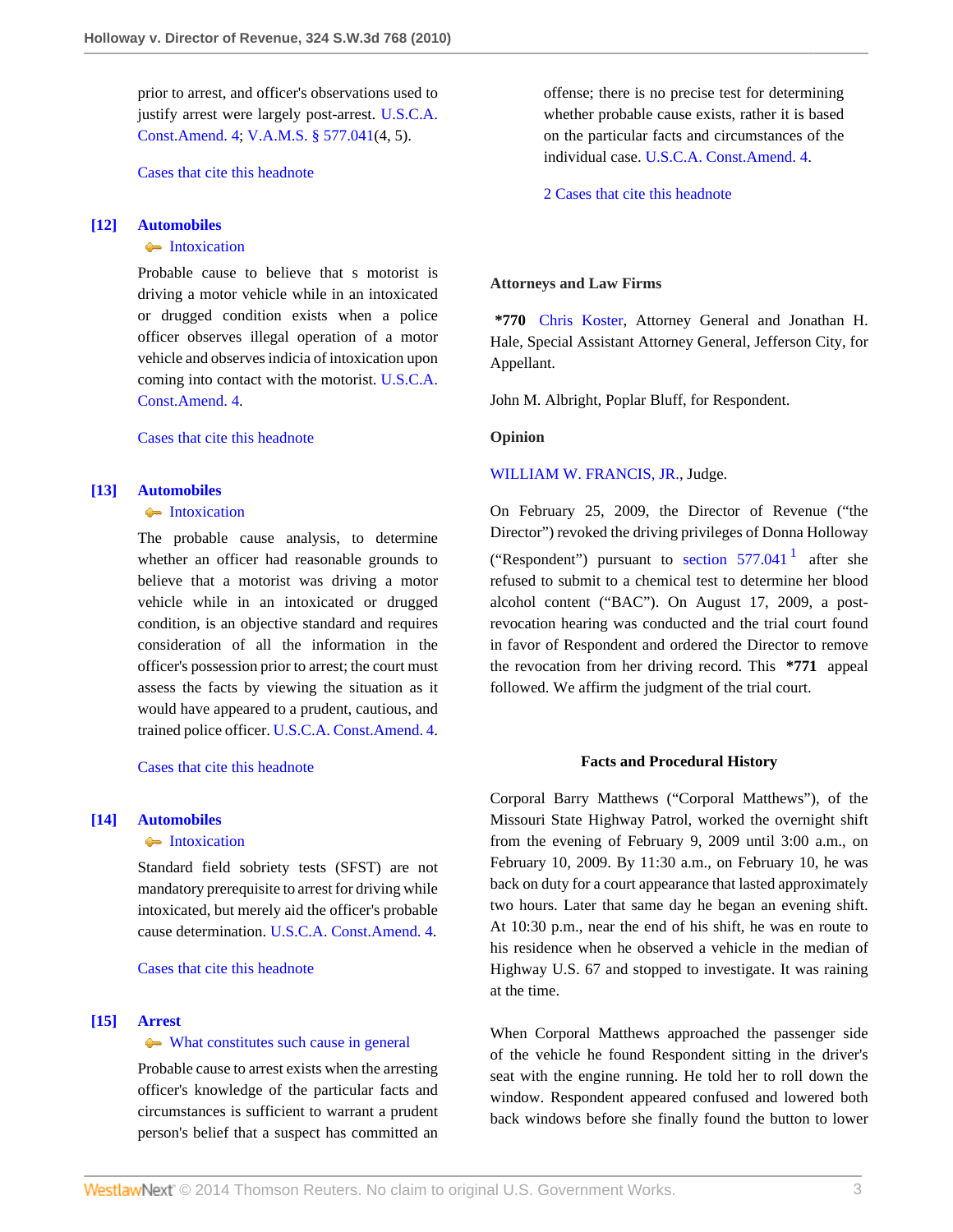the passenger-side window where Corporal Matthews was standing. Since Respondent did not appear to be injured, Corporal Matthews requested that she exit the vehicle. Respondent smelled strongly of alcohol, had significant difficulty walking, and could not stand without swaying. Because it was muddy in the median, Corporal Matthews assisted Respondent up to the shoulder of the road. At one point, he had to stop her from walking into traffic.

Corporal Matthews then administered the Horizontal Gaze Nystagmus ("HGN") test and Respondent exhibited all six indicators of intoxication. No other standardized field sobriety tests (SFST's) were performed, and no other investigation was completed prior to Respondent's arrest. Based on Corporal Matthews' observations—the unsteady walking, the swaying while standing, the HGN results, the odor of alcohol, bloodshot and watery eyes, confused speech, and the totality of the circumstances—he was absolutely certain Respondent was intoxicated and arrested her for driving while intoxicated ("DWI"). Respondent's arrest was completed in a short period of time after Corporal Matthews' initial contact with her.

Corporal Mike Slaughter ("Corporal Slaughter") arrived at the scene, but remained in his vehicle until Corporal Matthews arrested Respondent. Following the arrest, Respondent was turned over to Corporal Slaughter to complete the investigation and process Respondent since Corporal Matthews was tired from his demanding work schedule and "due off the next day." Corporal Slaughter transported Respondent to the sheriff's department where he read her Missouri's implied consent law.<sup>[2](#page-6-1)</sup> Respondent requested an opportunity to speak with an attorney and was provided approximately twenty minutes to do so. Corporal Slaughter again **\*772** advised Respondent of the implied consent law and requested a breath test and a blood sample. She refused both requests. Corporal Slaughter signed and completed an Alcohol Influence Report ("AIR") for Respondent.

The Director notified Respondent that her license would be revoked on February 25, 2009, pursuant to [section 577.041](http://www.westlaw.com/Link/Document/FullText?findType=L&pubNum=1000229&cite=MOST577.041&originatingDoc=Ie18cca89e0e411df84cb933efb759da4&refType=LQ&originationContext=document&vr=3.0&rs=cblt1.0&transitionType=DocumentItem&contextData=(sc.Search)). Respondent subsequently filed a petition for a post-revocation hearing.

On August 17, 2009, at the hearing of this matter, Corporal Matthews testified that out of concern for Respondent's safety, and due to the rainy weather conditions, he did not perform additional SFST's. He did not carry a portable breathalyzer. He testified that he asked Respondent why she was in the median, but could not recall her answer. Further, he did not remember if he asked Respondent if she had been drinking. There was also no evidence that Corporal Matthews ever requested her license, registration, or proof of insurance.

Corporal Matthews also testified regarding the HGN test. He admitted his initial HGN training preceded the National Highway Traffic Safety Administration's ("NHTSA") approval of the test, but could not recall whether or not he had received any training on the HGN exam after NHTSA standardized the exam. He acknowledged the possibility that his HGN test training was designed to indicate the probability an individual would have a BAC over .10 percent if they had all six indicators. The legal presumed limit at the time of Respondent's arrest was only .08 percent BAC. He did not know the accuracy of the HGN examination, how many times each sequence of the HGN exam should be performed, nor how far from the test subject's eyes the visual stimulus should be held. He testified that the standardized procedure could be administered in different ways on different people. Corporal Matthews testified that even without the HGN results, his conclusion was that Respondent was intoxicated.

<span id="page-3-0"></span>At the hearing, Corporal Slaughter testified he observed most of the indicia of intoxication that Corporal Matthews observed, but that his observations were after Respondent was placed under arrest and would not have any effect with regard to probable cause for the arrest. On cross-examination, Corporal Slaughter testified the HGN test takes just a little over a minute to administer, and a DWI arrest could possibly be completed in less than two minutes. Corporal Slaughter also testified regarding the AIR he completed for Respondent. He acknowledged the observations in the report were from him and Corporal Matthews. According to the AIR, the time of initial contact was "2332" and the time of the arrest was "2[3](#page-6-2)35."<sup>3</sup> Corporal Slaughter agreed that this time frame could correspond to three-plus minutes or just a minute and a few seconds, depending upon the location of the second hand.

<span id="page-3-1"></span>Respondent contested all of the Director's evidence during cross-examination. She also testified that she spoke to an attorney and was given two opportunities to consent to a breath test but refused both.

The trial court ordered the Director to reinstate Respondent's driving privileges, based upon the sole finding that the Director failed to produce evidence of probable cause for the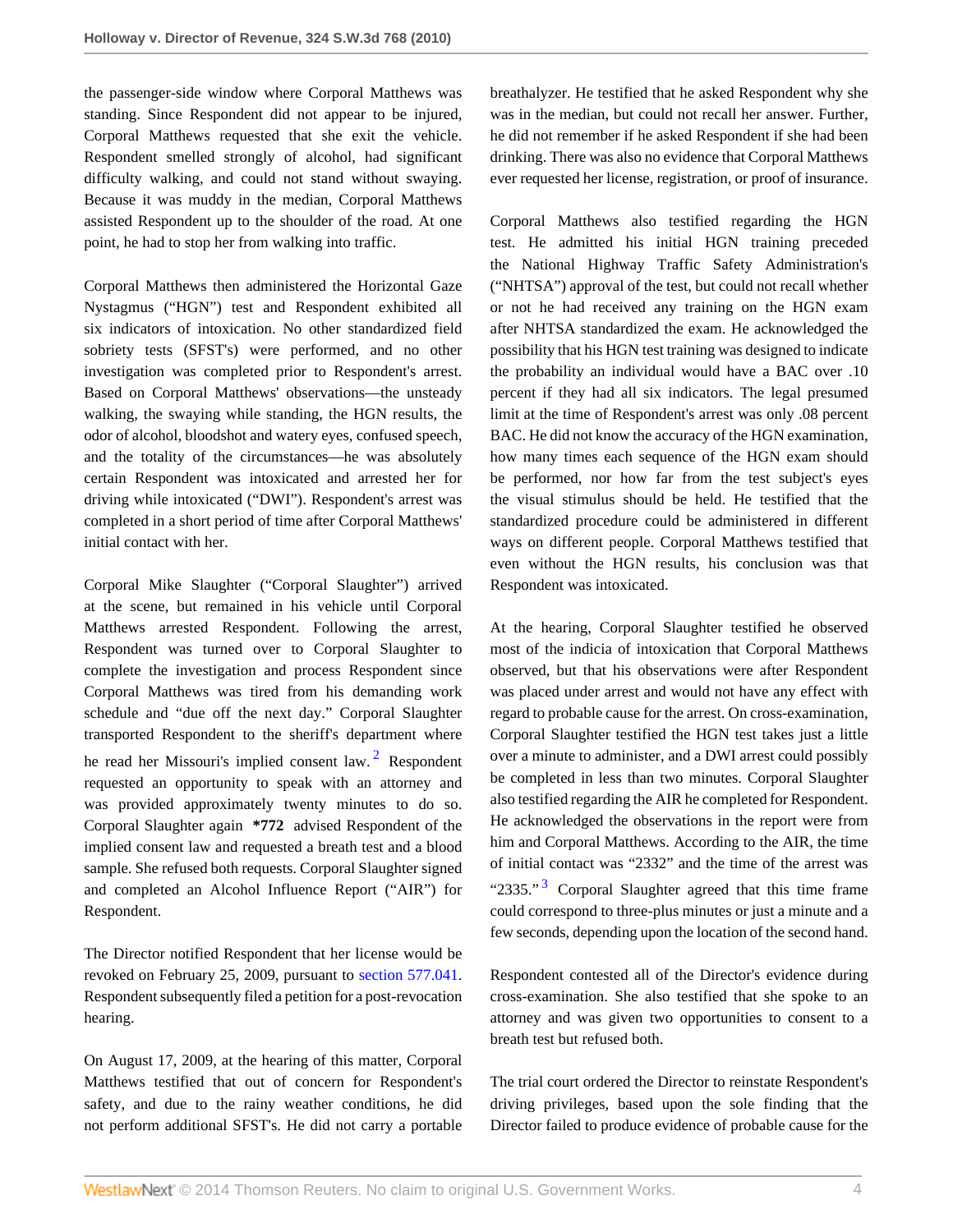arrest. Specifically, the trial court found that: (1) "the arrest could have occurred in as little as one minute and some odd seconds"; (2) the HGN test **\*773** was not in compliance with NHTSA standards and, therefore, was unreliable; and (3) the AIR was a memorialization of Corporal Slaughter's post-arrest observations. The Director filed a timely Notice of Appeal.

The Director contends the trial court erred in reinstating Respondent's driving privileges and concluding there was no probable cause to arrest Respondent for DWI because substantial evidence in the record supported a finding of probable cause. Respondent contends the trial court correctly determined there was not sufficient probable cause. The sole issue for review is whether the trial court was persuaded the officer had reasonable grounds to believe Respondent was driving while intoxicated.

### **The Statutory Framework**

<span id="page-4-0"></span>**[\[1\]](#page-0-0)** The only three issues to be decided at a post-revocation hearing are: "(1) whether or not the person was arrested or stopped; (2) whether the officer had reasonable grounds to believe that the person was driving a motor vehicle while in an intoxicated or drugged condition; and (3) whether or not the person refused to submit to the test." *[Hinnah v. Director of](http://www.westlaw.com/Link/Document/FullText?findType=Y&serNum=2002392519&pubNum=4644&fi=co_pp_sp_4644_620&originationContext=document&vr=3.0&rs=cblt1.0&transitionType=DocumentItem&contextData=(sc.Search)#co_pp_sp_4644_620) Revenue,* [77 S.W.3d 616, 620 \(Mo. banc 2002\);](http://www.westlaw.com/Link/Document/FullText?findType=Y&serNum=2002392519&pubNum=4644&fi=co_pp_sp_4644_620&originationContext=document&vr=3.0&rs=cblt1.0&transitionType=DocumentItem&contextData=(sc.Search)#co_pp_sp_4644_620) § 577.041.4. "If the court determines any issue not to be in the affirmative, the court shall order the director to reinstate the license or permit to drive." § 577.041.5.

<span id="page-4-1"></span>**[\[2\]](#page-0-1)** At the hearing, the burden of proof rests on the Director. *Hinnah,* [77 S.W.3d at 620.](http://www.westlaw.com/Link/Document/FullText?findType=Y&serNum=2002392519&pubNum=4644&fi=co_pp_sp_4644_620&originationContext=document&vr=3.0&rs=cblt1.0&transitionType=DocumentItem&contextData=(sc.Search)#co_pp_sp_4644_620) The Supreme Court of Missouri has explained:

When the burden of proof is placed on a party for a claim that is denied, the trier of fact has the right to believe or disbelieve that party's uncontradicted or uncontroverted evidence. *Bakelite Co. v. Miller,* [372 S.W.2d 867, 871](http://www.westlaw.com/Link/Document/FullText?findType=Y&serNum=1963129099&pubNum=713&fi=co_pp_sp_713_871&originationContext=document&vr=3.0&rs=cblt1.0&transitionType=DocumentItem&contextData=(sc.Search)#co_pp_sp_713_871) [\(Mo.1963\)](http://www.westlaw.com/Link/Document/FullText?findType=Y&serNum=1963129099&pubNum=713&fi=co_pp_sp_713_871&originationContext=document&vr=3.0&rs=cblt1.0&transitionType=DocumentItem&contextData=(sc.Search)#co_pp_sp_713_871). If the trier of fact does not believe the evidence of the party bearing the burden, it properly can find for the other party. *[Id.](http://www.westlaw.com/Link/Document/FullText?findType=Y&serNum=1963129099&originationContext=document&vr=3.0&rs=cblt1.0&transitionType=DocumentItem&contextData=(sc.Search))* 'Generally, the party not having the burden of proof on an issue need not offer any evidence concerning it.' *Stiff v. Stiff,* [989 S.W.2d 623, 628 \(Mo.App.1999\)](http://www.westlaw.com/Link/Document/FullText?findType=Y&serNum=1999085871&pubNum=713&fi=co_pp_sp_713_628&originationContext=document&vr=3.0&rs=cblt1.0&transitionType=DocumentItem&contextData=(sc.Search)#co_pp_sp_713_628).

*White v. Director,* [321 S.W.3d 298, 305 \(Mo. banc 2010\)](http://www.westlaw.com/Link/Document/FullText?findType=Y&serNum=2022811102&pubNum=4644&fi=co_pp_sp_4644_305&originationContext=document&vr=3.0&rs=cblt1.0&transitionType=DocumentItem&contextData=(sc.Search)#co_pp_sp_4644_305). [4](#page-6-3)

# <span id="page-4-6"></span><span id="page-4-5"></span><span id="page-4-4"></span><span id="page-4-3"></span>**Standard of Review**

<span id="page-4-11"></span><span id="page-4-2"></span>**[\[3\]](#page-0-2) [\[4\]](#page-0-3) [\[5\]](#page-1-1) [\[6\]](#page-1-2) [\[7\]](#page-1-3)** The trial court's probable cause determination is reviewed in a two-step analysis: (1) a determination of the historical facts; and (2) the application of the law to those facts. *White,* [321 S.W.3d at 309–11.](http://www.westlaw.com/Link/Document/FullText?findType=Y&serNum=2022811102&pubNum=4644&fi=co_pp_sp_4644_309&originationContext=document&vr=3.0&rs=cblt1.0&transitionType=DocumentItem&contextData=(sc.Search)#co_pp_sp_4644_309) In the first part of the analysis, we review the probable cause <sup>[5](#page-6-4)</sup> determination under an abuse of discretion standard and give deference to the inferences the trial court makes from historical facts, including any credibility determinations. *White,* [321 S.W.3d at 310–11](http://www.westlaw.com/Link/Document/FullText?findType=Y&serNum=2022811102&pubNum=4644&fi=co_pp_sp_4644_310&originationContext=document&vr=3.0&rs=cblt1.0&transitionType=DocumentItem&contextData=(sc.Search)#co_pp_sp_4644_310).

Only if the trial court's judgment is clearly erroneous will an appellate court reverse. This standard of review gives appropriate deference to the trial court's **\*774** ability to weigh the credibility of the witnesses, and acknowledges the inability of an appellate court to determine credibility from the lifeless pages of a record. Thus, if the trial court's ruling is plausible in light of the record viewed in its entirety, this Court 'may not reverse it even though convinced that had it been sitting as the trier of fact, it would have weighed the evidence differently.'

*[Id.](http://www.westlaw.com/Link/Document/FullText?findType=Y&serNum=2022811102&originationContext=document&vr=3.0&rs=cblt1.0&transitionType=DocumentItem&contextData=(sc.Search))* (quoting *State v. Milliorn,* [794 S.W.2d 181, 183 \(Mo.](http://www.westlaw.com/Link/Document/FullText?findType=Y&serNum=1990116475&pubNum=713&fi=co_pp_sp_713_183&originationContext=document&vr=3.0&rs=cblt1.0&transitionType=DocumentItem&contextData=(sc.Search)#co_pp_sp_713_183) [banc 1990\)\)](http://www.westlaw.com/Link/Document/FullText?findType=Y&serNum=1990116475&pubNum=713&fi=co_pp_sp_713_183&originationContext=document&vr=3.0&rs=cblt1.0&transitionType=DocumentItem&contextData=(sc.Search)#co_pp_sp_713_183).

<span id="page-4-7"></span>**[\[8\]](#page-1-4)** In the second step, the Court must determine, under *de novo* review, if these historical facts satisfy the relevant statutory standard. *White,* [321 S.W.3d at 310–11](http://www.westlaw.com/Link/Document/FullText?findType=Y&serNum=2022811102&pubNum=4644&fi=co_pp_sp_4644_310&originationContext=document&vr=3.0&rs=cblt1.0&transitionType=DocumentItem&contextData=(sc.Search)#co_pp_sp_4644_310).

<span id="page-4-9"></span><span id="page-4-8"></span>**[\[9\]](#page-1-5) [\[10](#page-1-6)]** Further, "[i]n reviewing a particular issue that is contested, the nature of the appellate court's review is directed by whether the matter contested is a question of fact or law." *White,* [321 S.W.3d at 308.](http://www.westlaw.com/Link/Document/FullText?findType=Y&serNum=2022811102&pubNum=4644&fi=co_pp_sp_4644_308&originationContext=document&vr=3.0&rs=cblt1.0&transitionType=DocumentItem&contextData=(sc.Search)#co_pp_sp_4644_308) Questions of law are reviewed *de novo,* while deference is given to the fact-finder when reviewing questions of fact. *[Id.](http://www.westlaw.com/Link/Document/FullText?findType=Y&serNum=2022811102&originationContext=document&vr=3.0&rs=cblt1.0&transitionType=DocumentItem&contextData=(sc.Search))* "When the facts relevant to an issue are contested, the reviewing court defers to the trial court's assessment of the evidence." *[Id.](http://www.westlaw.com/Link/Document/FullText?findType=Y&serNum=2022811102&originationContext=document&vr=3.0&rs=cblt1.0&transitionType=DocumentItem&contextData=(sc.Search))*

<span id="page-4-12"></span><span id="page-4-10"></span>The Director's evidence was contested in this case. The Respondent cross-examined and challenged the evidence submitted by the Director. *See White,* [321 S.W.3d at 308–09](http://www.westlaw.com/Link/Document/FullText?findType=Y&serNum=2022811102&pubNum=4644&fi=co_pp_sp_4644_308&originationContext=document&vr=3.0&rs=cblt1.0&transitionType=DocumentItem&contextData=(sc.Search)#co_pp_sp_4644_308) (finding a party can contest evidence by cross-examination or by pointing out internal inconsistencies in the evidence). There were no formal findings of fact or conclusions of law requested, pursuant to Rule 73.01;<sup>[6](#page-6-5)</sup> however, the trial court did recite certain findings in its judgment indicating it did not find some of the evidence credible and adequate to support a finding of probable cause.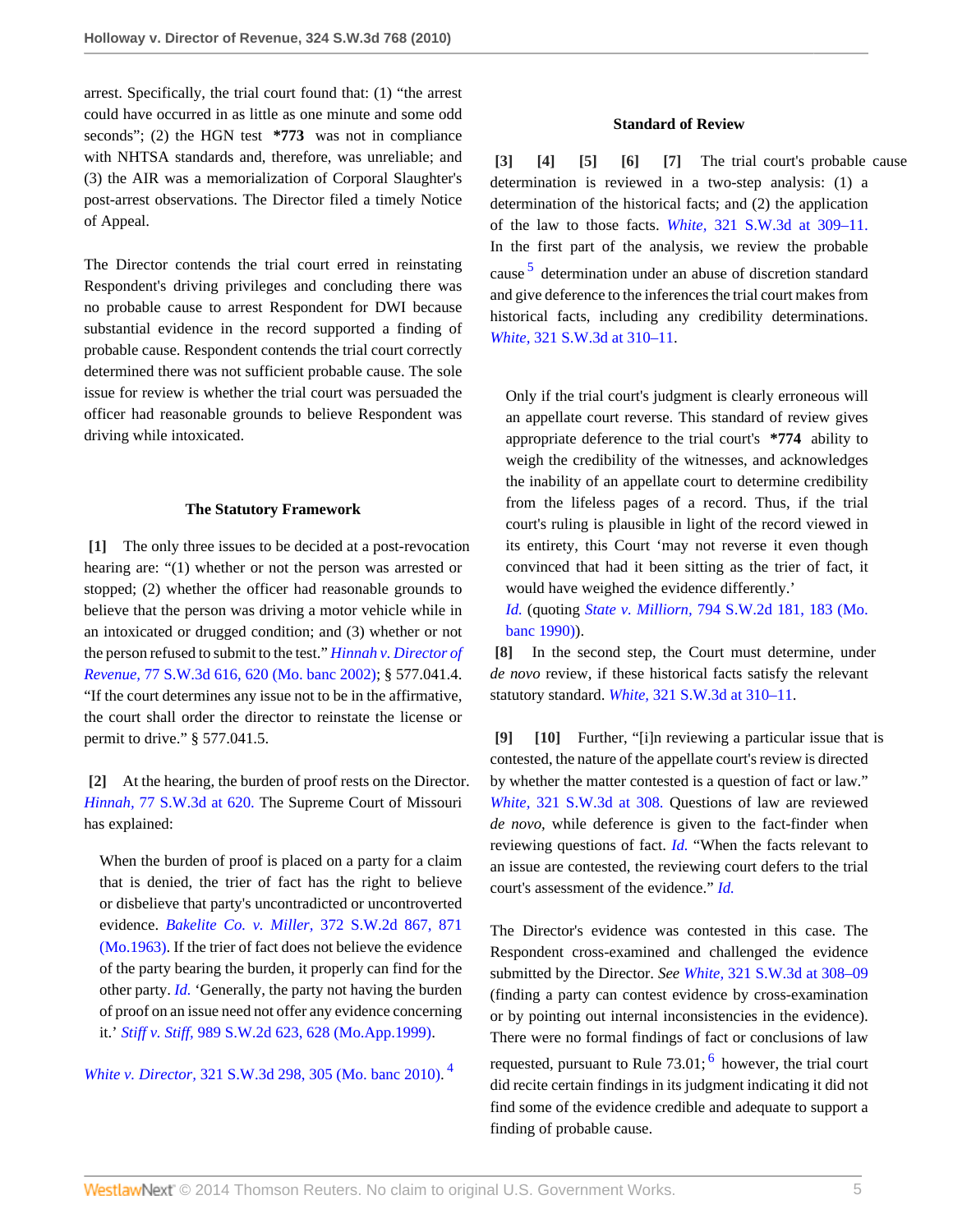### <span id="page-5-3"></span><span id="page-5-2"></span><span id="page-5-1"></span>**Analysis**

<span id="page-5-0"></span>officer observes illegal operation of a motor vehicle and observes indicia of intoxication upon coming into contact with the motorist. *[York v. Director of Revenue,](http://www.westlaw.com/Link/Document/FullText?findType=Y&serNum=2008726799&pubNum=4644&fi=co_pp_sp_4644_270&originationContext=document&vr=3.0&rs=cblt1.0&transitionType=DocumentItem&contextData=(sc.Search)#co_pp_sp_4644_270)* 186 S.W.3d [267, 270 \(Mo. banc 2006\)](http://www.westlaw.com/Link/Document/FullText?findType=Y&serNum=2008726799&pubNum=4644&fi=co_pp_sp_4644_270&originationContext=document&vr=3.0&rs=cblt1.0&transitionType=DocumentItem&contextData=(sc.Search)#co_pp_sp_4644_270), *overruled on other grounds by White,* [321 S.W.3d at 301–03.](http://www.westlaw.com/Link/Document/FullText?findType=Y&serNum=2022811102&pubNum=4644&fi=co_pp_sp_4644_301&originationContext=document&vr=3.0&rs=cblt1.0&transitionType=DocumentItem&contextData=(sc.Search)#co_pp_sp_4644_301) The probable cause analysis is an objective standard and requires consideration of all the information in the officer's possession prior to arrest. *[Guhr](http://www.westlaw.com/Link/Document/FullText?findType=Y&serNum=2012546101&pubNum=4644&fi=co_pp_sp_4644_585&originationContext=document&vr=3.0&rs=cblt1.0&transitionType=DocumentItem&contextData=(sc.Search)#co_pp_sp_4644_585) v. Director of Revenue,* [228 S.W.3d 581, 585 n. 3 \(Mo. banc](http://www.westlaw.com/Link/Document/FullText?findType=Y&serNum=2012546101&pubNum=4644&fi=co_pp_sp_4644_585&originationContext=document&vr=3.0&rs=cblt1.0&transitionType=DocumentItem&contextData=(sc.Search)#co_pp_sp_4644_585) [2007\)](http://www.westlaw.com/Link/Document/FullText?findType=Y&serNum=2012546101&pubNum=4644&fi=co_pp_sp_4644_585&originationContext=document&vr=3.0&rs=cblt1.0&transitionType=DocumentItem&contextData=(sc.Search)#co_pp_sp_4644_585), *overruled on other grounds by White,* [321 S.W.3d at](http://www.westlaw.com/Link/Document/FullText?findType=Y&serNum=2022811102&pubNum=4644&fi=co_pp_sp_4644_301&originationContext=document&vr=3.0&rs=cblt1.0&transitionType=DocumentItem&contextData=(sc.Search)#co_pp_sp_4644_301) [301–03;](http://www.westlaw.com/Link/Document/FullText?findType=Y&serNum=2022811102&pubNum=4644&fi=co_pp_sp_4644_301&originationContext=document&vr=3.0&rs=cblt1.0&transitionType=DocumentItem&contextData=(sc.Search)#co_pp_sp_4644_301) *Hinnah,* [77 S.W.3d at 621.](http://www.westlaw.com/Link/Document/FullText?findType=Y&serNum=2002392519&pubNum=4644&fi=co_pp_sp_4644_621&originationContext=document&vr=3.0&rs=cblt1.0&transitionType=DocumentItem&contextData=(sc.Search)#co_pp_sp_4644_621) The court must assess the facts by viewing the situation as it would have appeared to a prudent, cautious, and trained police officer. *[York,](http://www.westlaw.com/Link/Document/FullText?findType=Y&serNum=2008726799&pubNum=4644&fi=co_pp_sp_4644_270&originationContext=document&vr=3.0&rs=cblt1.0&transitionType=DocumentItem&contextData=(sc.Search)#co_pp_sp_4644_270)* [186 S.W.3d at 270.](http://www.westlaw.com/Link/Document/FullText?findType=Y&serNum=2008726799&pubNum=4644&fi=co_pp_sp_4644_270&originationContext=document&vr=3.0&rs=cblt1.0&transitionType=DocumentItem&contextData=(sc.Search)#co_pp_sp_4644_270) SFST's are not mandatory, but merely aid the officers' probable cause determination. *[Chancellor](http://www.westlaw.com/Link/Document/FullText?findType=Y&serNum=1998187634&pubNum=713&fi=co_pp_sp_713_858&originationContext=document&vr=3.0&rs=cblt1.0&transitionType=DocumentItem&contextData=(sc.Search)#co_pp_sp_713_858) v. Lohman,* [984 S.W.2d 857, 858 \(Mo.App. W.D.1998\)](http://www.westlaw.com/Link/Document/FullText?findType=Y&serNum=1998187634&pubNum=713&fi=co_pp_sp_713_858&originationContext=document&vr=3.0&rs=cblt1.0&transitionType=DocumentItem&contextData=(sc.Search)#co_pp_sp_713_858) (SFST's not performed for safety reasons); *[Hunt v. Director of](http://www.westlaw.com/Link/Document/FullText?findType=Y&serNum=1999181450&pubNum=4644&fi=co_pp_sp_4644_146&originationContext=document&vr=3.0&rs=cblt1.0&transitionType=DocumentItem&contextData=(sc.Search)#co_pp_sp_4644_146) Revenue,* [10 S.W.3d 144, 146 \(Mo.App. E.D.1999\)](http://www.westlaw.com/Link/Document/FullText?findType=Y&serNum=1999181450&pubNum=4644&fi=co_pp_sp_4644_146&originationContext=document&vr=3.0&rs=cblt1.0&transitionType=DocumentItem&contextData=(sc.Search)#co_pp_sp_4644_146) (SFST's not performed due to weather conditions).

Based upon our review of the record in this case, the trial court found the short time between the initial contact and arrest significant on whether it was persuaded on the requirement of probable cause. The short time frame alleged was only one of multiple factors calling into question the existence of probable cause.

The trial court also questioned the propriety of Corporal Matthews' administration of the HGN test and determined it was not in compliance with NHTSA standards. This was reasonable considering Corporal Matthew's testimony that his HGN test training was received prior to NHTSA approval of the test and when the **\*775** presumed limit of intoxication was .10 percent. Moreover, he could not recall if he had received any training on the HGN exam after it was standardized by NHTSA. Further supporting this finding was his testimony that the *standardized procedure* could be administered in different ways on different people, that he did not know how many times each sequence of the HGN exam was performed, nor how far from the test subject's eyes the visual stimulus should be held. These facts reasonably call into question the reliability of the HGN test administered to Respondent.

**[\[11\]](#page-1-0) [\[12\]](#page-2-0) [\[13\]](#page-2-1) [\[14\]](#page-2-2)** Probable cause exists when a police He did not observe her operating the vehicle. Significantly, The trial court's judgment questioned the credibility of a portion of Corporal Matthews' observations because he could not recall Respondent's answers to questions inquiring why she was in the median and whether she had anything to drink. the trial court correctly noted the AIR was only signed by Corporal Slaughter, who admitted his observations were only *post-arrest* and would not have any effect with regard to establishing probable cause for the arrest. The judgment reflects the trial court's careful consideration of the testimony and we give deference to the trial court's inferences on witness credibility.

> The trial court did not believe the officers' testimony enough, or enough of their testimony, to find that the Director carried her burden of proof. We defer to that credibility assessment, which is not to say that the same testimony would not support revocation if believed. *[White](http://www.westlaw.com/Link/Document/FullText?findType=Y&serNum=2022811102&originationContext=document&vr=3.0&rs=cblt1.0&transitionType=DocumentItem&contextData=(sc.Search))* properly instructs us to respect trial court credibility decisions, which here compel us to affirm.

> The Director also argues that the trial court misapplied the law by its reliance on *[York](http://www.westlaw.com/Link/Document/FullText?findType=Y&serNum=2008726799&originationContext=document&vr=3.0&rs=cblt1.0&transitionType=DocumentItem&contextData=(sc.Search))* and *[Hinnah.](http://www.westlaw.com/Link/Document/FullText?findType=Y&serNum=2002392519&originationContext=document&vr=3.0&rs=cblt1.0&transitionType=DocumentItem&contextData=(sc.Search))* However, the argument presented is not actually one of misapplication of the law; rather the Director simply argues the facts in *[York](http://www.westlaw.com/Link/Document/FullText?findType=Y&serNum=2008726799&originationContext=document&vr=3.0&rs=cblt1.0&transitionType=DocumentItem&contextData=(sc.Search))* and *[Hinnah](http://www.westlaw.com/Link/Document/FullText?findType=Y&serNum=2002392519&originationContext=document&vr=3.0&rs=cblt1.0&transitionType=DocumentItem&contextData=(sc.Search))* are distinguishable from this case. We disagree.

<span id="page-5-4"></span>**[\[15\]](#page-2-3)** Whether probable cause exists always depends on the particular facts of the case.

> Probable cause to arrest exists when the arresting officer's knowledge of the particular facts and circumstances is sufficient to warrant a prudent person's belief that a suspect has committed an offense.... There is no precise test for determining whether probable cause exists; rather, it is based on the particular facts and circumstances of the individual case.

*White,* [321 S.W.3d at 312](http://www.westlaw.com/Link/Document/FullText?findType=Y&serNum=2022811102&pubNum=4644&fi=co_pp_sp_4644_312&originationContext=document&vr=3.0&rs=cblt1.0&transitionType=DocumentItem&contextData=(sc.Search)#co_pp_sp_4644_312) (quoting *Guhr,* [228 S.W.3d at 584–](http://www.westlaw.com/Link/Document/FullText?findType=Y&serNum=2012546101&pubNum=4644&fi=co_pp_sp_4644_584&originationContext=document&vr=3.0&rs=cblt1.0&transitionType=DocumentItem&contextData=(sc.Search)#co_pp_sp_4644_584) [85\)](http://www.westlaw.com/Link/Document/FullText?findType=Y&serNum=2012546101&pubNum=4644&fi=co_pp_sp_4644_584&originationContext=document&vr=3.0&rs=cblt1.0&transitionType=DocumentItem&contextData=(sc.Search)#co_pp_sp_4644_584).

The trial court recognized in *[York](http://www.westlaw.com/Link/Document/FullText?findType=Y&serNum=2008726799&originationContext=document&vr=3.0&rs=cblt1.0&transitionType=DocumentItem&contextData=(sc.Search))* that our supreme court held there was not probable cause to arrest when the only uncontroverted indicia of intoxication was the odor of intoxicants; watery, glassy and bloodshot eyes; and an admission that York drank one or two beers. The trial court also noted the arresting officer's testimony was strained when